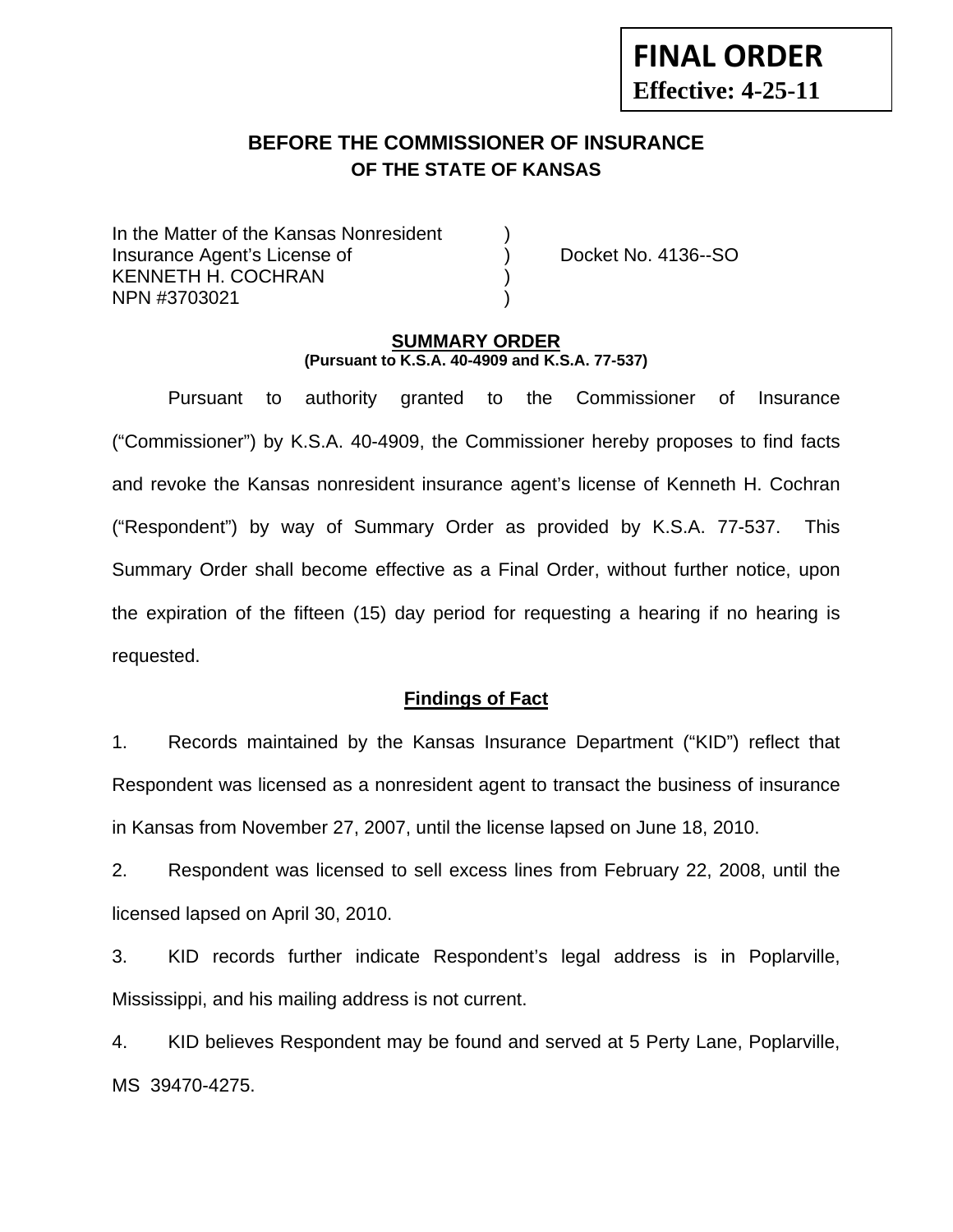5. Following investigation, the Commissioner has no reason to believe that protection of the public interest requires the Commissioner to give notice and opportunity to participate to anyone other than the respondent.

6. Following investigation, the Commissioner finds evidence sufficient to support the following findings of fact:

7. On June 22, 2010, KID staff served Respondent with a Summary Order assessing a monetary penalty of one hundred dollars (\$100) for Respondent's failure to file an annual statement pertaining to sales of excess lines insurance as required by K.S.A. 40-246c.

8. The Summary Order gave notice of Respondent's right to request a hearing, the time allowed for doing so, and the person to be served with the request.

9. The Summary Order also gave notice that if Respondent did not request a hearing within the time allowed, the order would become a final order.

10. Respondent did not request a hearing, and the Summary Order was filed as a final order on July 12, 2010.

11. When Respondent had not paid the penalty, KID staff wrote to Respondent on October 6, 2010, at his mailing address of record, reminding him of the obligation and giving notice that action could be taken against his agent's license if the penalty remained unpaid.

12. The letter was not returned, and to date, Respondent has not paid the penalty.

13. To date, Respondent has not filed excess lines statements for 2009 or the reporting period of January 1, 2010, through expiration of the license on April 30, 2010.

#### **Applicable Law**

2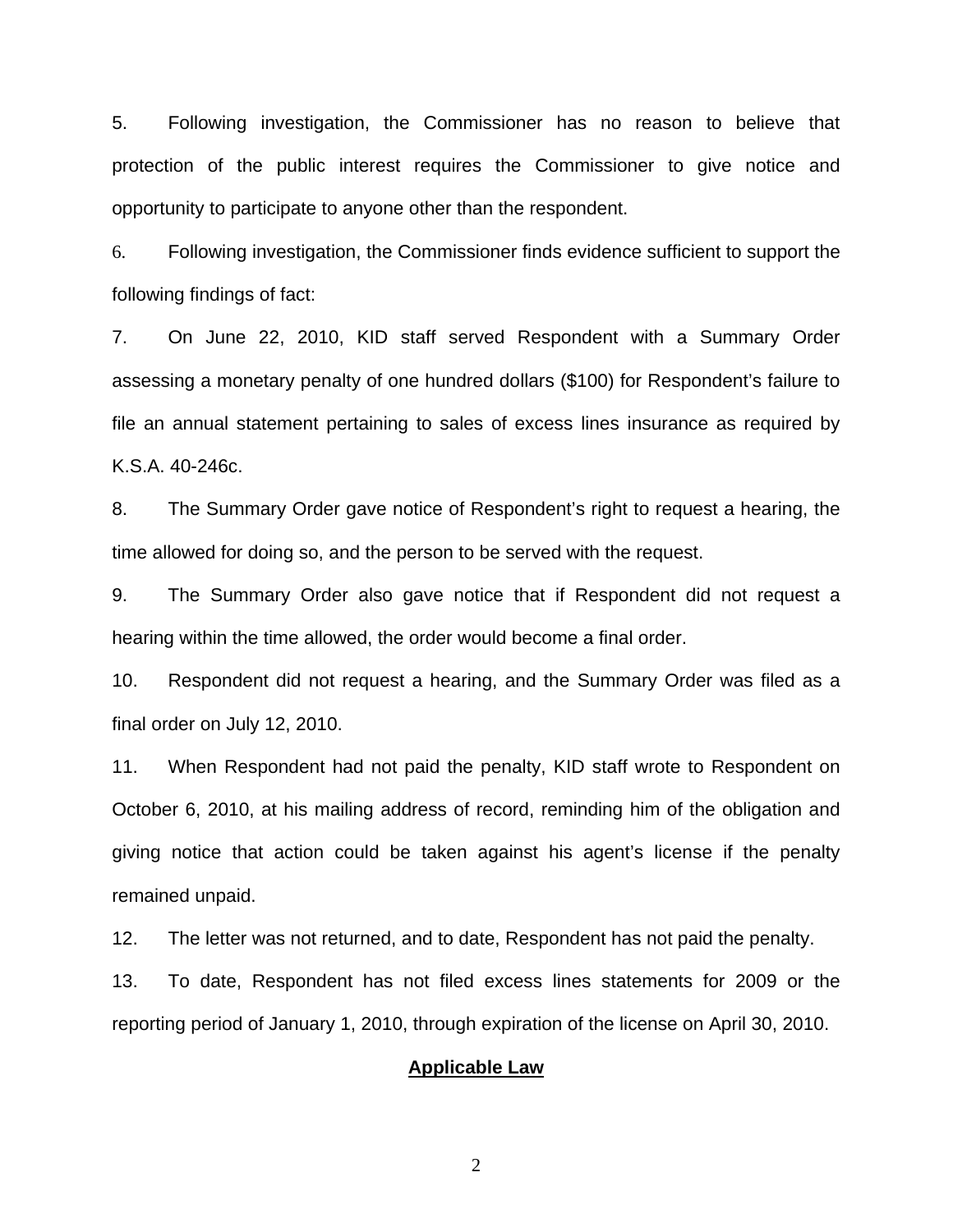14. "Each licensed [excess lines] agent shall file with the commissioner on or before March 1 of each year a statement on a form prescribed by the commissioner, accounting for the gross premiums upon all policies written on risks situated in this state up to January 1 in each year for the year next preceding and the licensee shall transmit to the commissioner, with such affidavit or statement, a sum equal to 6% of the gross premiums upon all policies procured by such agent on risks situated in this state written under the provisions of this act." K.S.A. 40-246c.

15. K.S.A. 2010 Supp. 40-4909(a) provides, in relevant part: "The commissioner may deny, suspend, revoke or refuse renewal of any license issued under this act if the commissioner finds that the applicant or license holder has: . . . (2) Violated: (A) Any provision of chapter 40 of the Kansas Statutes Annotated, and amendments thereto, or any rule and regulation promulgated thereunder; [or] (B) any subpoena or order of the commissioner; . . .. " K.S.A. 40-4909(a).

16. In addition, the Commissioner may revoke any license issued under the Insurance Agents Licensing Act if the Commissioner finds that the interests of the insurer or the insurable interests of the public are not properly served under such license. K.S.A. 40-4909(b).

17. Lapse of a license does not deprive the Commissioner of jurisdiction to institute or proceed with a disciplinary proceeding against the license. K.S.A. 40-4909(e).

#### **Conclusions of Law**

18. The Commissioner has jurisdiction over Respondent as well as the subject matter of this proceeding, and such proceeding is held in the public interest.

19. The Commissioner finds that Respondent's agent license may be revoked pursuant to K.S.A. 40-4909(a)(2)(B) because Respondent has violated an order of the Commissioner.

3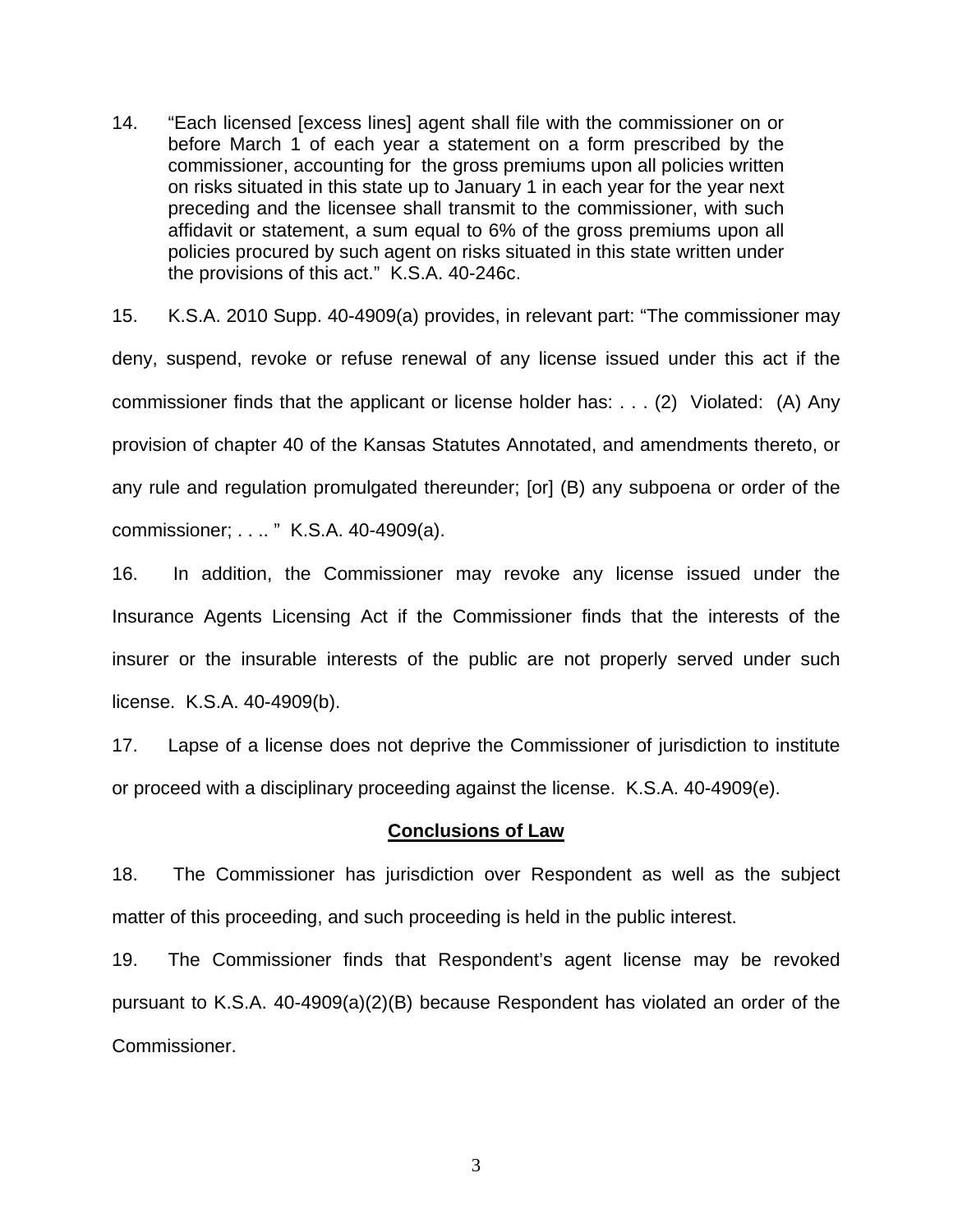20. The Commissioner finds that Respondent's agent license may be revoked pursuant to K.S.A. 40-4909(a)(2)(A) because Respondent has violated K.S.A. 40-246c by failing to file the required statements for 2009 and 2010 by the deadlines, and those violations have continued to date.

21. Further, the Commissioner concludes, because of Respondent's failure to pay the penalty or file the reports after the October 6, 2010, letter, that the violations were knowing and intentional.

22. Based on the foregoing findings, the Commissioner concludes that sufficient grounds exist for the revocation of Respondent's insurance agent's license pursuant to K.S.A. 40-4909(a).

23. The Commissioner further concludes Respondent's license should be revoked pursuant to K.S.A. 40-4909(b) because such license is not properly serving the interests of the insurer and the insurable interests of the public.

24. Based on the facts and circumstances set forth herein, it appears that the use of summary proceedings in this matter is appropriate, in accordance with the provisions set forth in K.S.A. 77-537(a), in that the use of summary proceedings does not violate any provision of the law, the protection of the public interest does not require the KID to give notice and opportunity to participate to persons other than Respondent, and after investigation, KID believes in good faith that the allegations will be supported to the applicable standard of proof.

 **IT IS THEREFORE ORDERED BY THE COMMISSIONER OF INSURANCE THAT** the Kansas resident insurance agent's license of **KENNETH H. COCHRAN** is hereby **REVOKED. It is further ordered,** that **KENNETH H. COCHRAN** shall **CEASE** 

4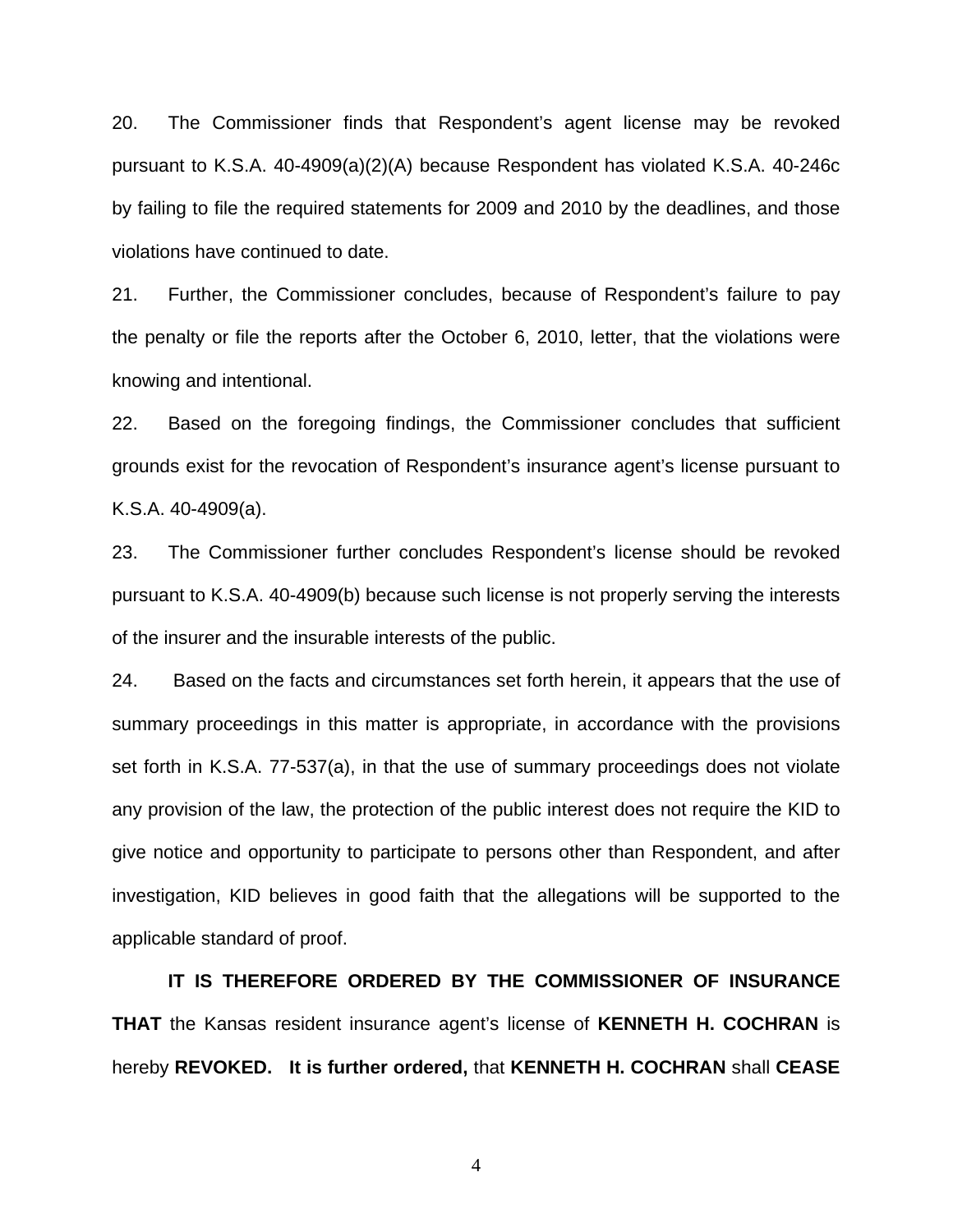**and DESIST** from the sale, solicitation, or negotiation of insurance, directly or indirectly doing any act toward the sale, solicitation, or negotiation of insurance, and/or receiving compensation deriving from the sale, solicitation, or negotiation of insurance conducted on and after the effective date of revocation.

## IT IS SO ORDERED THIS 6th DAY OF APRIL 2011, IN THE CITY OF **TOPEKA, COUNTY OF SHAWNEE, STATE OF KANSAS.**



 \_/s/ Sandy Praeger\_\_\_\_\_\_\_\_\_\_\_\_\_\_\_\_ Sandy Praeger Commissioner of Insurance

| ACTAPROVER # | /s/ Zachary J.C. Anshutz |
|--------------|--------------------------|
|              | Zachary J.C. Anshutz     |
|              | <b>General Counsel</b>   |

## **NOTICE OF RIGHTS TO HEARING AND REVIEW**

**Within fifteen (15) days of the date of service of this Summary Order, Respondent** may submit a written request for a hearing pursuant to K.S.A. 77-537 and K.S.A. 77-542. Any request for a hearing should be addressed to the following:

 Zachary J.C. Anshutz, General Counsel Kansas Insurance Department 420 S.W.  $9<sup>th</sup>$  Street Topeka, Kansas 66612

If a hearing is requested, the Kansas Insurance Department will serve notice of the time and place of the hearing and information on procedures, right of representation, and other rights of parties relating to the conduct of the hearing.

**If a hearing is not requested in the time and manner stated above, this Summary Order shall become effective as a Final Order upon the expiration of**